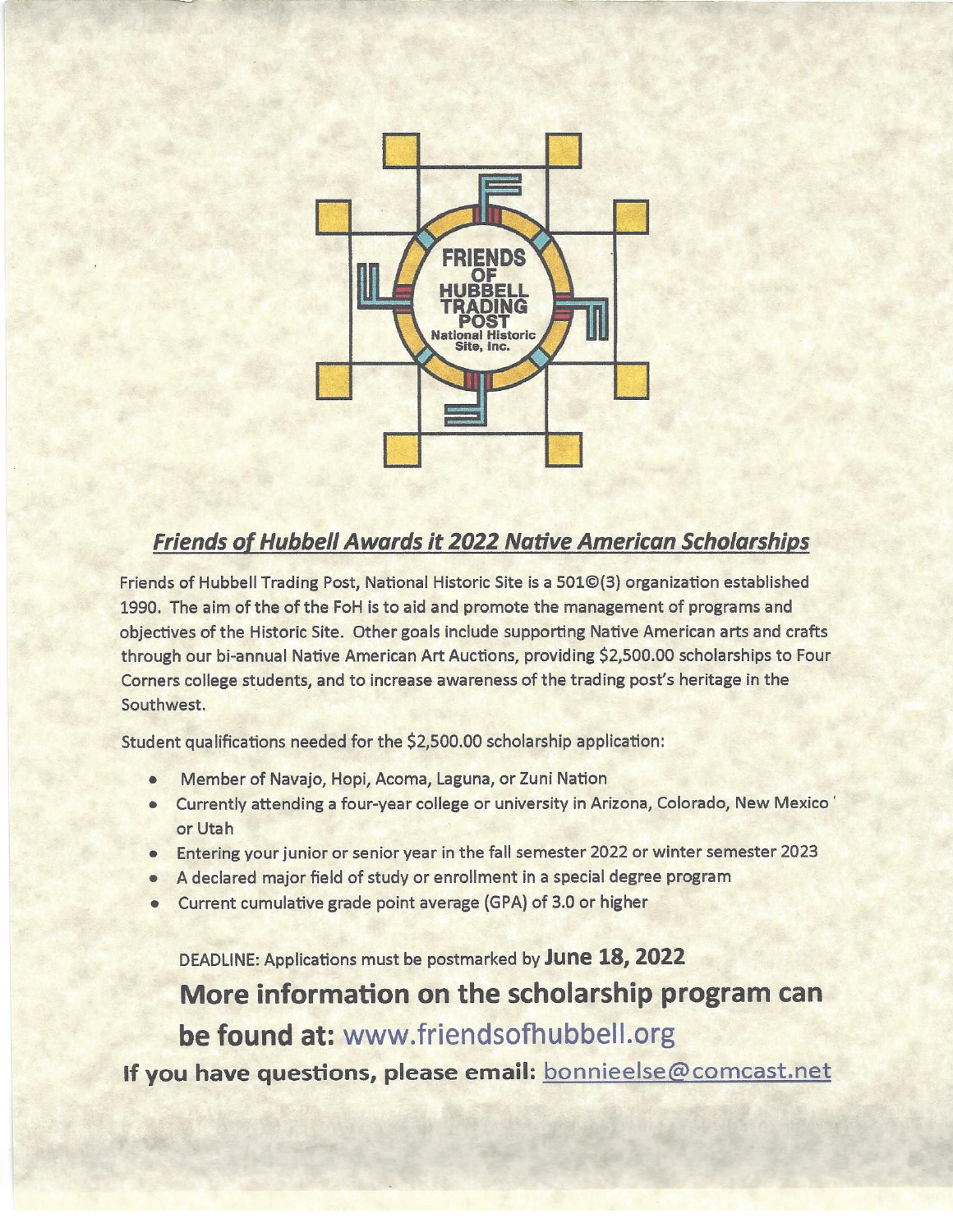# Friends of Hubbell Trading Post 2022 Scholarship Application

### *Deadline: Applications must be postmarked by June 18, 2022*

Please fill in all fields:

 $1.$  Name:  $\blacksquare$ 

Student Qualifications:

- Member of Navajo, Hopi, Acoma, Laguna or Zuni nation
- Currently attending a four-year college or university in Arizona, Colorado, New Mexico or Utah
- Entering your junior or senior year in fall semester 2020 or winter semester 2023
- A declared major field of study or enrollment in special degree program
- Current cumulative grade point average (GPA) of 3.0 or higher
- Demonstrated financial need Financial Needs Analysis
- 2. Summer 2022 home address:

| Address                                                                                                   |  |
|-----------------------------------------------------------------------------------------------------------|--|
| City, state, zip $\frac{1}{\sqrt{1-\frac{1}{2}}\sqrt{1-\frac{1}{2}}\left(\frac{1}{2}-\frac{1}{2}\right)}$ |  |
| Telephone                                                                                                 |  |
| Email                                                                                                     |  |

3. Fall semester 2022 school address (if different from above):

|                          | Email <u>_______________________</u> |
|--------------------------|--------------------------------------|
| 4. Student ID number: __ |                                      |

Social Security number: \_\_\_\_\_\_\_\_\_\_\_\_\_\_\_\_\_\_\_\_\_\_\_\_\_\_\_\_\_\_\_\_\_\_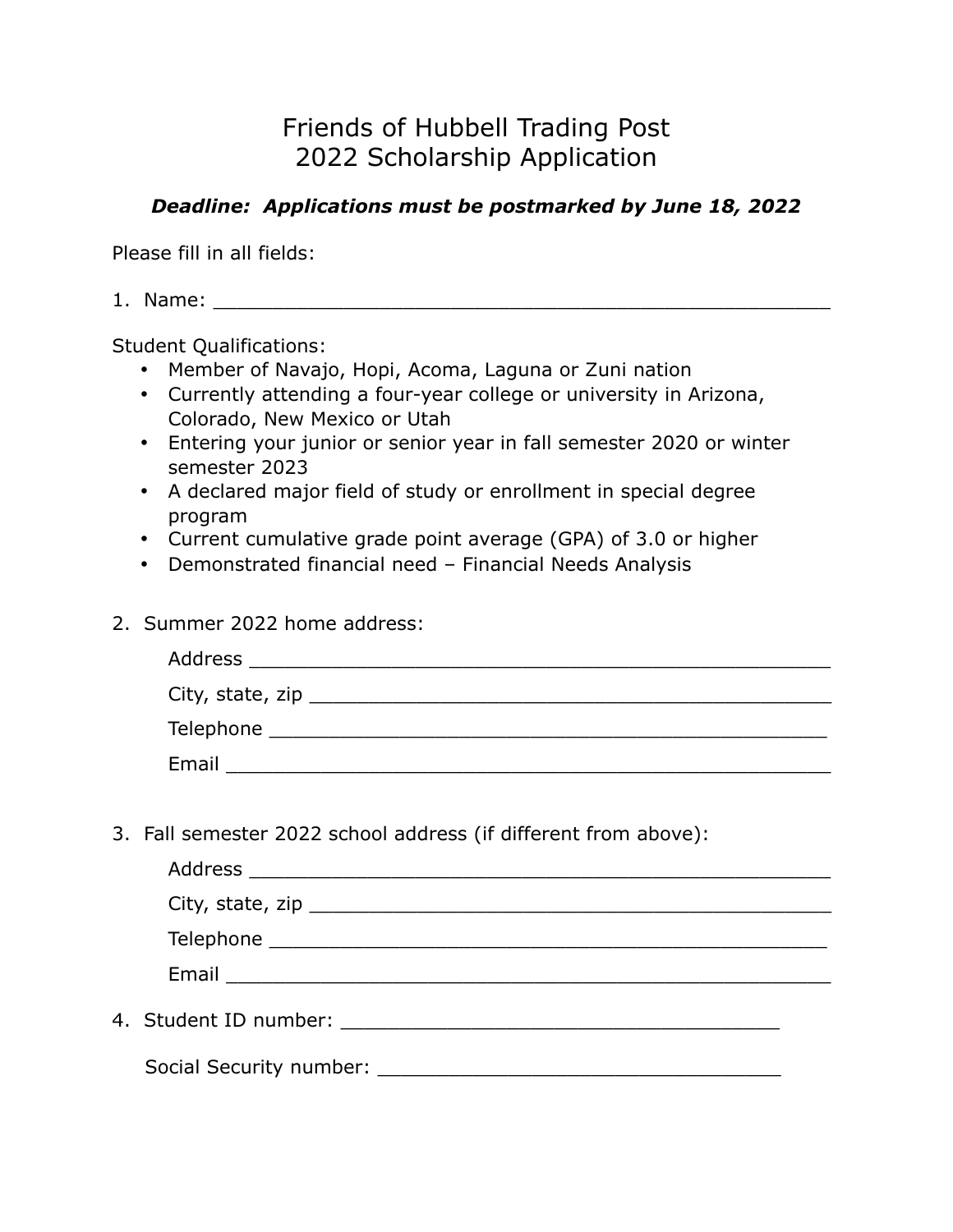5. Tribal Roll Number: \_\_\_\_\_\_\_\_\_\_\_\_\_\_\_\_\_\_\_\_\_\_\_\_\_\_\_\_\_\_\_\_\_\_\_\_\_\_\_\_\_\_

6. College or University you will be attending in fall 2022 (or winter 2023):

\_\_\_\_\_\_\_\_\_\_\_\_\_\_\_\_\_\_\_\_\_\_\_\_\_\_\_\_\_\_\_\_\_\_\_\_\_\_\_\_\_\_\_\_\_\_\_\_\_\_\_\_\_\_\_\_\_\_\_\_\_

| 7. Attending as a:                                                                                                                                                                                                                                                                                                                                                                                                | Junior<br>Senior | Fall 2022 Winter 2023 |  |  |  |  |
|-------------------------------------------------------------------------------------------------------------------------------------------------------------------------------------------------------------------------------------------------------------------------------------------------------------------------------------------------------------------------------------------------------------------|------------------|-----------------------|--|--|--|--|
| 8. Declared major field of study or special degree program:                                                                                                                                                                                                                                                                                                                                                       |                  |                       |  |  |  |  |
|                                                                                                                                                                                                                                                                                                                                                                                                                   |                  |                       |  |  |  |  |
| 10. Please attach the following documents (please, no staples):<br>a. Certification of enrollment from your educational institution that<br>indicates your status in school as of the end spring semester 2022<br>b. Official transcript showing GPA                                                                                                                                                              |                  |                       |  |  |  |  |
| c. Copy of your tribal enrollment certificate<br>d. A one-page essay describing your educational goals,<br>your career goals, and how they relate to the Navajo or Hopi nation                                                                                                                                                                                                                                    |                  |                       |  |  |  |  |
| e. Printout from your financial aid office indicating a calculation of your<br>need/cost of attendance/other financial aid awards                                                                                                                                                                                                                                                                                 |                  |                       |  |  |  |  |
| 11. The Friends of Hubbell Scholarships are supported by memberships,<br>donations and auctions. We publish a newsletter for members, and for<br>advertising and promotional purposes. Our members really like knowing a<br>little bit about the scholarship recipients. If awarded a scholarship, we<br>would like to quote parts of your application essay in the newsletter. Please<br>indicate your approval. |                  |                       |  |  |  |  |

Agree \_\_\_

Disagree \_\_\_\_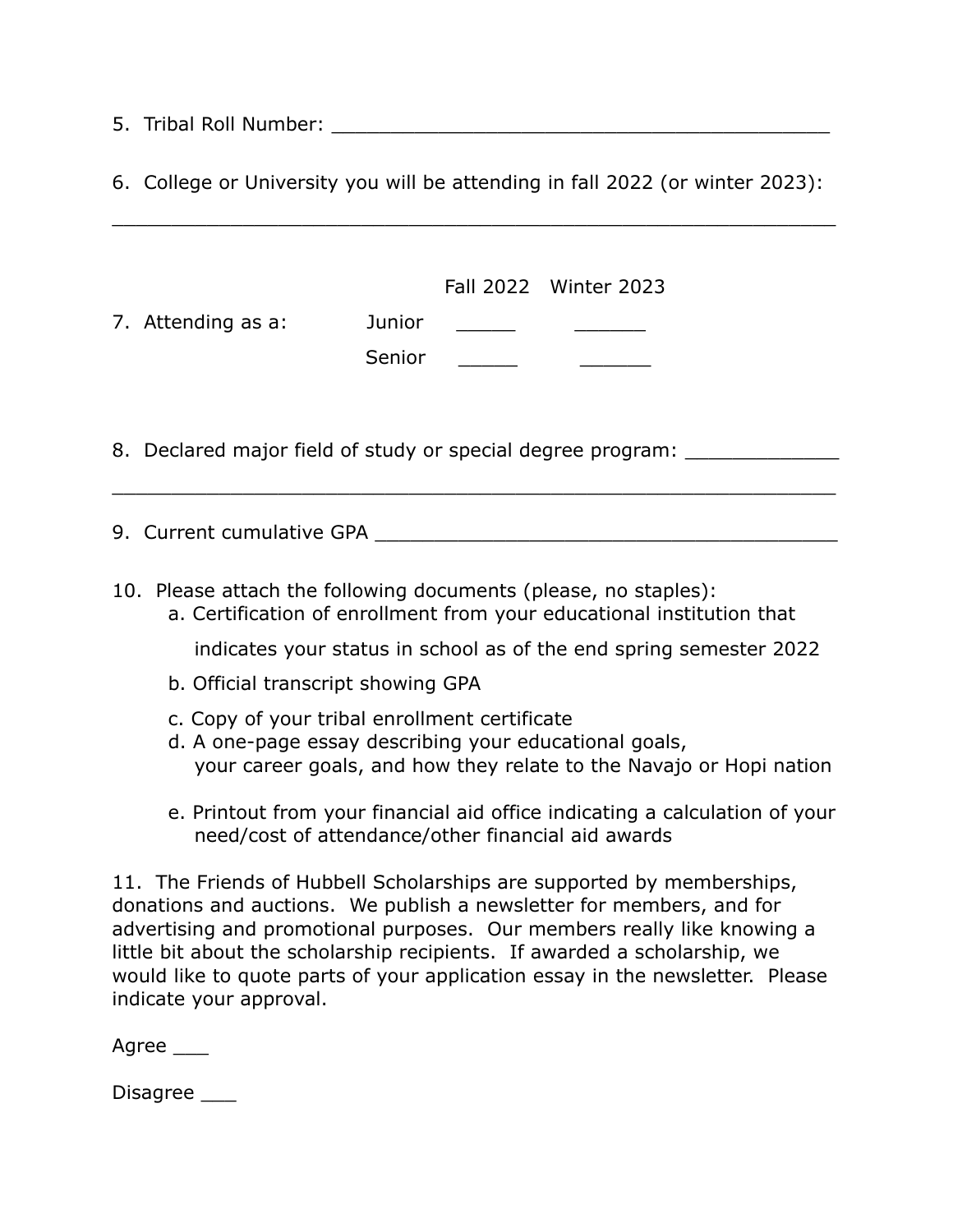# The Friends of Hubbell National Historic Site Inc. Scholarship Financial Needs Analysis - 2022/2023

| <b>Student's Name</b>                                                                                                                                                                                                                |                          |               |  |
|--------------------------------------------------------------------------------------------------------------------------------------------------------------------------------------------------------------------------------------|--------------------------|---------------|--|
| Student ID # or Social Security #                                                                                                                                                                                                    |                          |               |  |
| Fall 2022 Semester Only                                                                                                                                                                                                              | Spring 2023Semester Only |               |  |
| Both Fall 2022/Spring 2023                                                                                                                                                                                                           |                          |               |  |
|                                                                                                                                                                                                                                      |                          |               |  |
| <b>EXPENSES</b>                                                                                                                                                                                                                      |                          |               |  |
| Tuition/Fees: \$____________________                                                                                                                                                                                                 | Transportation: \$       |               |  |
| Room/Board: \$                                                                                                                                                                                                                       |                          | Personal: \$  |  |
| Books/Supplies: \$                                                                                                                                                                                                                   |                          |               |  |
| Miscellaneous: \$                                                                                                                                                                                                                    |                          |               |  |
| RESOURCES List Grants, Scholarships, Other - attach list if needed                                                                                                                                                                   |                          |               |  |
|                                                                                                                                                                                                                                      | <b>Offer Status</b>      | Amount        |  |
|                                                                                                                                                                                                                                      |                          | $\frac{1}{2}$ |  |
| <u>and the component of the component of the component of the component of the component of the component of the component of the component of the component of the component of the component of the component of the component</u> |                          | $\frac{1}{2}$ |  |
| a kama kalendar yang disebutkan kama dan perangan dan berasala dalam kama dan berasa dalam dan berasa dan bera                                                                                                                       |                          | $\sharp$      |  |
|                                                                                                                                                                                                                                      |                          |               |  |
|                                                                                                                                                                                                                                      |                          |               |  |
|                                                                                                                                                                                                                                      | Total Student Need: \$   |               |  |
|                                                                                                                                                                                                                                      |                          |               |  |